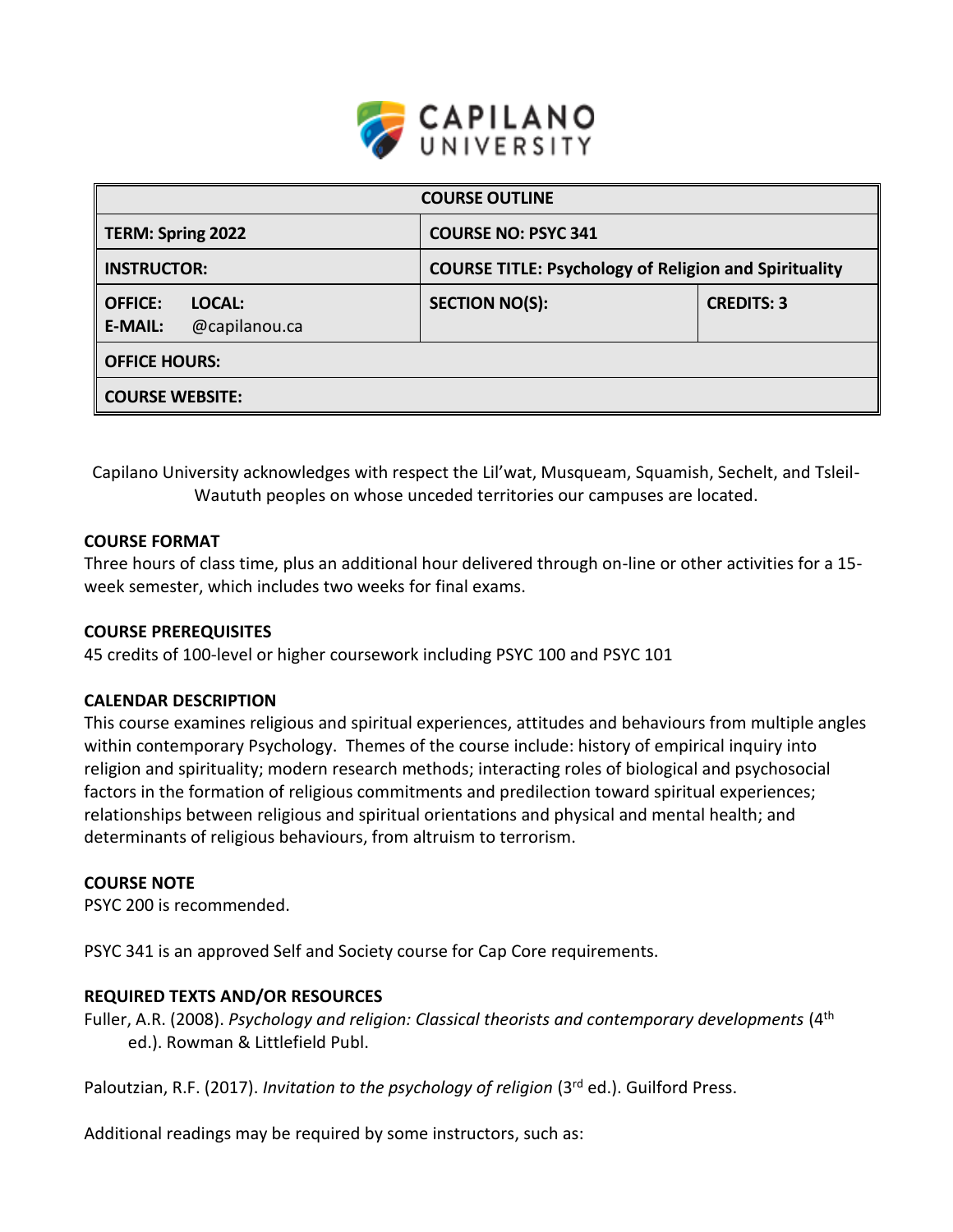- Gray, J. S. (2020). Psychology of North American Indigenous spirituality. In T. A. Sisemore & J. Knabb. (Eds.), *The psychology of world religions and spiritualities: An Indigenous perspective* (pp. 197- 236). Templeton Press.
- King, J. & Trimble, J. E. (2013). The spiritual and sacred among North American Indians and Alaska Natives: Mystery, wholeness and connectedness in a relational world. *APA Handbook of Psychology, Religion and Spirituality* (Vol 1). American Psychological Association. http://dx.doi.org.ezproxy.capilanou.ca[/10.1037/14045-031](http://dx.doi.org.ezproxy.capilanou.ca/10.1037/14045-031)

# **COURSE STUDENT LEARNING OUTCOMES**

# **On successful completion of this course, students will be able to do the following:**

- Describe, evaluate, and synthesize key concepts, principles, and overarching themes in psychology of religion and spirituality
- Develop a working knowledge of content domains in the psychology of religion and spirituality
- Incorporate sociocultural factors in scientific inquiry in the psychology of religion and spirituality
- Apply ethical standards to evaluate psychological science and practice in the psychology of religion and spirituality
- Demonstrate effective writing for the communication of ideas relevant to the psychological study of religion and spirituality

# **Students who complete this Self and Society course will be able to do the following:**

- Identify potential root causes of local/global problems and how they affect local/global cultures, economies, politics, and policies.
- Assess and evaluate individual and collective responsibilities within a diverse and interconnected global society.
- Synthesize a range of differing community perspectives on ethics and justice and explain how these perspectives can inform structural change
- Explain how contexts (e.g. cultural, historical, colonial, economic, technological) shape identity formation and social structures.

| Date    | <b>Topic</b>                                                   |
|---------|----------------------------------------------------------------|
| Week 1  | Introduction and Overview                                      |
| Week 2  | <b>Existential and Historical Background</b>                   |
|         | Indigenous spirituality                                        |
| Week 3  | Pioneers in Psychology of Religion I: James and Freud          |
| Week 4  | Pioneers in Psychology of Religion II: Jung and Maslow         |
| Week 5  | <b>Evolutionary Aspects</b>                                    |
| Week 6  | Spiritual Experiences I: Spontaneous Experiences               |
| Week 7  | Mid-term                                                       |
| Week 8  | Spiritual Experiences II: Induced Experiences                  |
| Week 9  | Alternative Psychologies I: The Example of Western Esotericism |
| Week 9  | Alternative Psychologies II: The Example of Tibetan Buddhism   |
| Week 10 | Personality Factors in Religion and Spirituality               |
| Week 11 | Religion, Spirituality, and Health                             |
| Week 12 | Social Psychology of Religious Organizations I                 |

### **COURSE CONTENT**: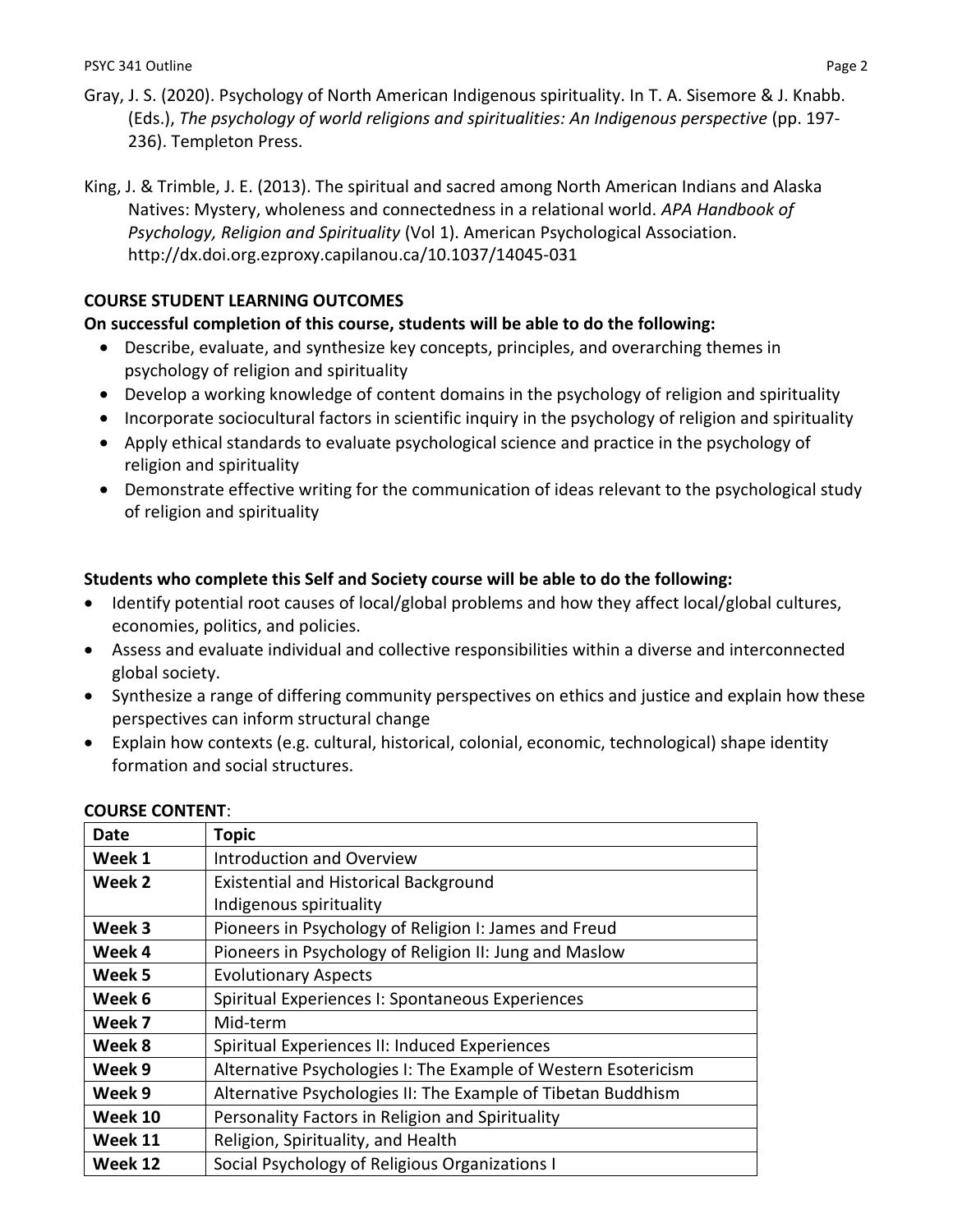All assigned chapters are required and will be examined, regardless of whether the material in them is covered in class.

### **EVALUATION PROFILE**

| <b>Written Assignments</b>         | 20-40%*                  |
|------------------------------------|--------------------------|
| Examinations/Quizzes/Presentations | $25 - 60\%$ <sup>*</sup> |
| <b>Final Examination</b>           | 20-35%                   |
| Total                              | 100%                     |
|                                    |                          |

\*Note: No single evaluation component will be worth more than 35%.

### **GRADING PROFILE**:

| $A+ = 90 - 100$ | $  B+ = 77 - 79   C+ = 67 - 69$   | $ D = 50 - 59 $ |
|-----------------|-----------------------------------|-----------------|
| $A = 85 - 89$   | $ B = 73 - 76$   C = 63 - 66      | $ F = 0 - 49$   |
| $A - 80 - 84$   | $  B - = 70 - 72   C - = 60 - 62$ |                 |

### **Incomplete Grades**

Grades of Incomplete "I" are assigned only in exceptional circumstances when a student requests extra time to complete their coursework. Such agreements are made only at the request of the student, who is responsible to determine from the instructor the outstanding requirements of the course.

### **Late Assignments**

Unless otherwise specified, assignments are due at the beginning of the class or uploaded on the eLearn course website on the due date listed. If you anticipate handing in an assignment late, please consult with your instructor beforehand.

## **Missed Exams/Quizzes/Labs etc.**

Make-up exams, quizzes and/or tests are given at the discretion of the instructor, in medical emergencies or severe personal crises, with prior notice, and appropriate documentation. Some missed labs or other activities may not be able to be accommodated. Please consult with your instructor.

### **Attendance**

Students are expected to maintain regular class attendance. Students are responsible for all announcements made in class, online to students' my.capilanou.ca email account or course website, and for all material on the course syllabus. Although instructors may discuss only portions of a chapter in class, students are responsible for studying all of each chapter listed in the course syllabus. Appropriate university behaviour is expected (see the University Calendar).

### **English Usage**

University level writing skills are required in all assignments. American Psychological Association (APA) writing guidelines, including the use of respectful language, must be followed. All assignments must be original and must be used for this course only. Students are expected to proofread all written work for any grammatical, spelling and stylistic errors. Instructors may deduct marks for incorrect grammar and spelling in written assignments.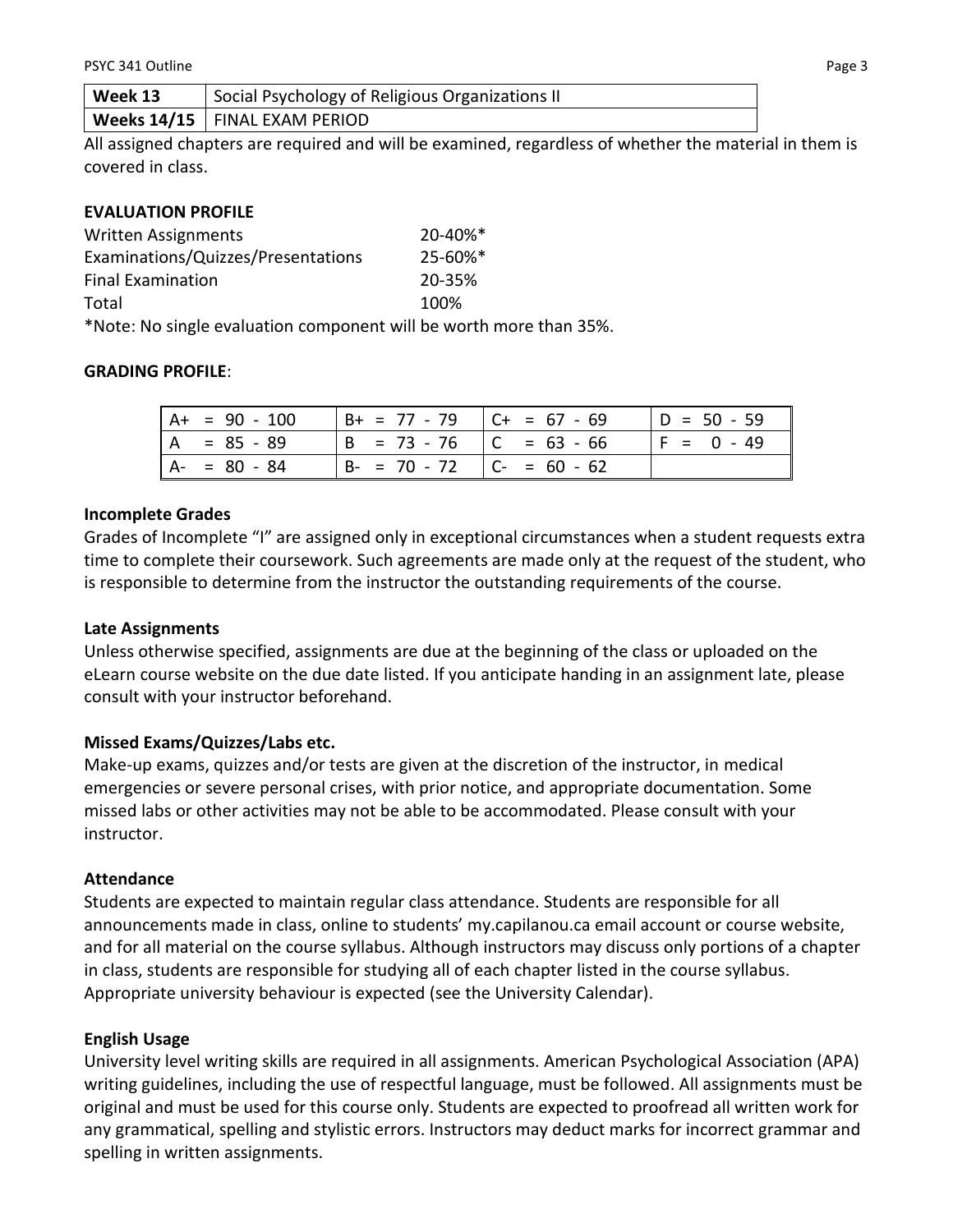### **Electronic Devices**

The use of personal technology is permitted in the classroom for note-taking purposes only, and if it is not distracting to others. During an exam, all personal technology must be turned off and removed from the desk.

## **On-line Communication**

Outside of the classroom, instructors will (if necessary) communicate with students using either their official Capilano University email or eLearn; please check both regularly. Official communication between Capilano University and students is delivered to students' Capilano University email addresses only.

## **UNIVERSITY OPERATIONAL DETAILS**

### **Tools for Success**

Many services are available to support student success for Capilano University students. A central navigation point for all services can be found at:<https://www.capilanou.ca/student-life>

## **Capilano University Security: download the [CapU Mobile Safety App](https://www.capilanou.ca/student-life/support--wellness/safety--security/capu-safe-app/)**

### **Policy Statement (S2009-06)**

Capilano University has policies on Academic Appeals (including appeal of final grade), Student Conduct, Cheating and Plagiarism, Academic Probation and other educational issues. These and other policies are available on the University website.

### **Academic Integrity (S2017-05)**

Any instance of academic dishonesty or breach of the standards of academic integrity is serious and students will be held accountable for their actions, whether acting alone or in a group. See policy and procedures S2017-05 Academic Integrity for more information: [https://www.capilanou.ca/about](https://www.capilanou.ca/about-capu/governance/policies/)[capu/governance/policies/](https://www.capilanou.ca/about-capu/governance/policies/)

Violations of academic integrity, including dishonesty in assignments, examinations, or other academic performances, are prohibited and will be handled in accordance with the Student Academic Integrity Procedures.

**Academic dishonesty** is any act that breaches one or more of the principles of academic integrity. Acts of academic dishonesty may include but are not limited to the following types:

**Cheating**: Using or providing unauthorized aids, assistance or materials while preparing or completing assessments, or when completing practical work (in clinical, practicum, or lab settings), including but not limited to the following:

- Copying or attempting to copy the work of another during an assessment;
- Communicating work to another student during an examination;
- Using unauthorized aids, notes, or electronic devices or means during an examination;
- Unauthorized possession of an assessment or answer key; and/or,
- Submitting of a substantially similar assessment by two or more students, except in the case where such submission is specifically authorized by the instructor.